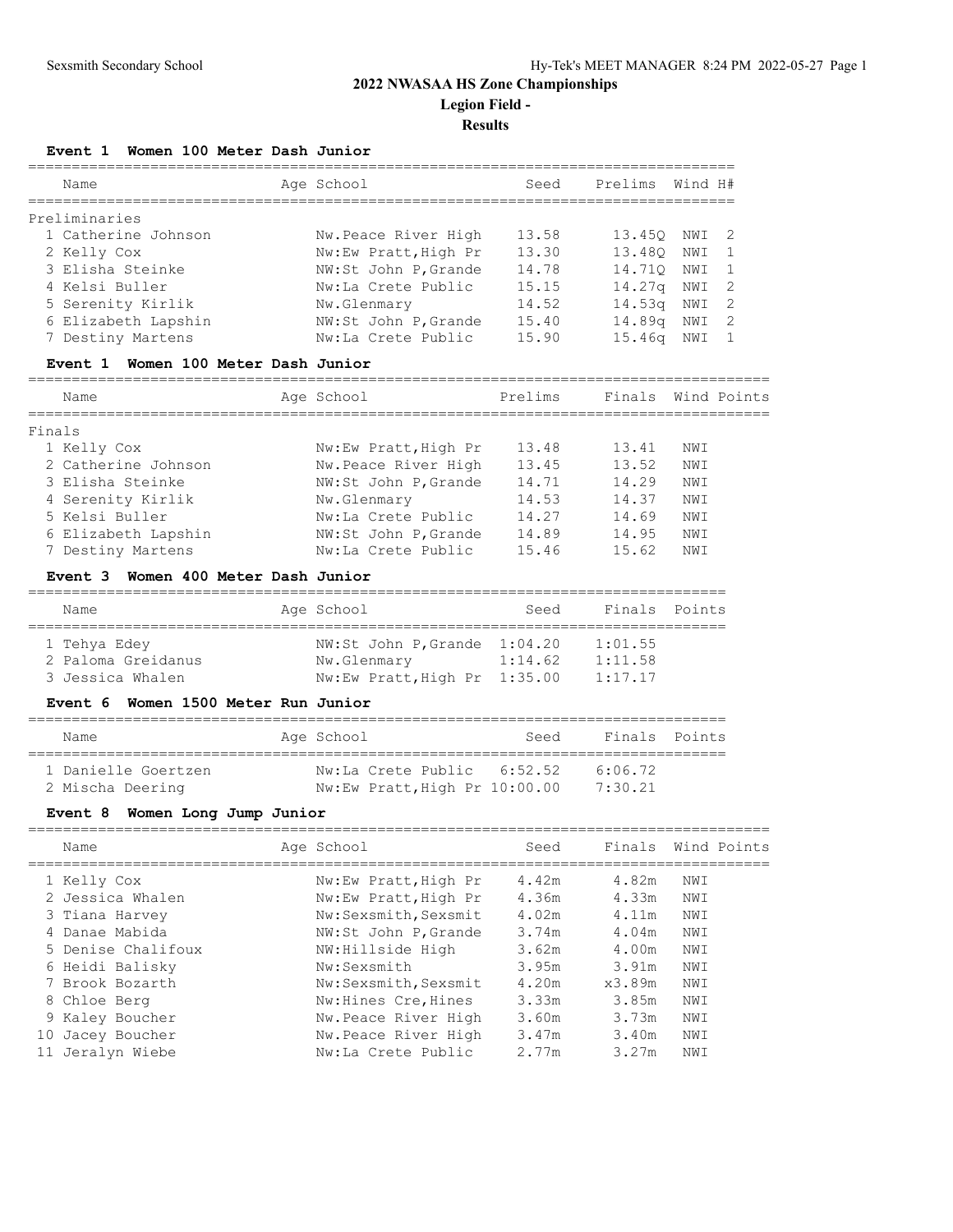## **2022 NWASAA HS Zone Championships Legion Field - Results**

## **Event 10 Women High Jump Junior**

| Name               | Age School           | Seed  | Finals Points |  |
|--------------------|----------------------|-------|---------------|--|
|                    |                      |       |               |  |
| 1 Kelly Cox        | Nw:Ew Pratt, High Pr | 1.30m | 1.40m         |  |
| 2 Denise Chalifoux | NW:Hillside High     | 1.25m | 1.25m         |  |
| -- Kelsi Buller    | Nw:La Crete Public   | 1.31m | FATI.         |  |
| -- Destiny Martens | Nw:La Crete Public   | 1.30m | FATL          |  |

## **Event 13 Women Discus Throw 1 kg Junior**

| Name                | Age School           | Seed   | Finals | Points |
|---------------------|----------------------|--------|--------|--------|
| 1 Holly Palfy       | Nw:Sexsmith, Sexsmit | 21.67m | 24.19m |        |
| 2 Rowan King        | NW:St John P, Grande | 21.01m | 21.87m |        |
| 3 Sage Keay         | Nw:Ew Pratt, High Pr | 20.72m | 21.18m |        |
| 4 Mischa Deering    | Nw:Ew Pratt, High Pr | 20.40m | 19.70m |        |
| 5 Lilly Clarke      | NW:Rocky Lane        | 18.86m | 19.16m |        |
| 6 Tiana Harvey      | Nw:Sexsmith, Sexsmit | 22.02m | 18.74m |        |
| 7 Ava Maclean       | NW:Fox Creek         | 17.36m | 18.33m |        |
| -- MaKayla Driedger | Nw:La Crete Public   | 19.45m | DO     |        |

## **Event 15 Women 100 Meter Dash Intermediate**

| Name                  | Age School            | Seed  | Prelims            | Wind |
|-----------------------|-----------------------|-------|--------------------|------|
| Preliminaries         |                       |       |                    |      |
| 1 Emma Noskey         | Nw:St Joseph, Grande  | 13.12 | 12.850             | NWI  |
| 2 Katelyn Mazurkewich | Nw: Peace Wap, Grande | 14.09 | 13.360             | NWI  |
| 3 Jessica Gordon      | Nw:Ew Pratt, High Pr  |       | 13.70q             | NWI  |
| 4 Brielle Kit         | Nw:Ew Pratt, High Pr  | 14.00 | 14.00 <sub>q</sub> | NWI  |
| 5 Nevada Shumard      | NW:Ridgevalley        | 15.27 | 14.09 <sub>q</sub> | NWI  |
| 6 Allison Harvey      | Nw:Sexsmith, Sexsmit  | 14.64 | 14.27 <sub>q</sub> | NWI  |

## **Event 15 Women 100 Meter Dash Intermediate**

| Name                  | Age School            | Prelims |       | Finals Wind Points |
|-----------------------|-----------------------|---------|-------|--------------------|
| Finals                |                       |         |       |                    |
| 1 Emma Noskey         | Nw:St Joseph, Grande  | 12.85   | 12.83 | NWI                |
| 2 Katelyn Mazurkewich | Nw: Peace Wap, Grande | 13.36   | 13.10 | NWI                |
| 3 Jessica Gordon      | Nw:Ew Pratt, High Pr  | 13.70   | 13.74 | NWI                |
| 4 Nevada Shumard      | NW:Ridgevalley        | 14.09   | 14.24 | NWI                |
| 5 Brielle Kit         | Nw:Ew Pratt, High Pr  | 14.00   | 15.15 | NWI                |
|                       |                       |         |       |                    |

## **Event 17 Women 400 Meter Dash Intermediate**

| Name                     | Age School                   | Seed | Finals Points |  |
|--------------------------|------------------------------|------|---------------|--|
| 1 Laurel Van Der Giessen | Nw: Peace Wap, Bezans        |      | 1:03.94       |  |
| 2 Indira Germain         | Nw:Charles S, Grande 1:07.73 |      | 1:09.67       |  |

## **Event 20 Women 1500 Meter Run Intermediate**

| Name                     | Age School                  | Seed | Finals Points |  |  |  |  |  |  |  |
|--------------------------|-----------------------------|------|---------------|--|--|--|--|--|--|--|
| 1 Laurel Van Der Giessen |                             |      | 5:26.64       |  |  |  |  |  |  |  |
|                          | Nw:Peace Wap,Bezans 6:00.00 |      |               |  |  |  |  |  |  |  |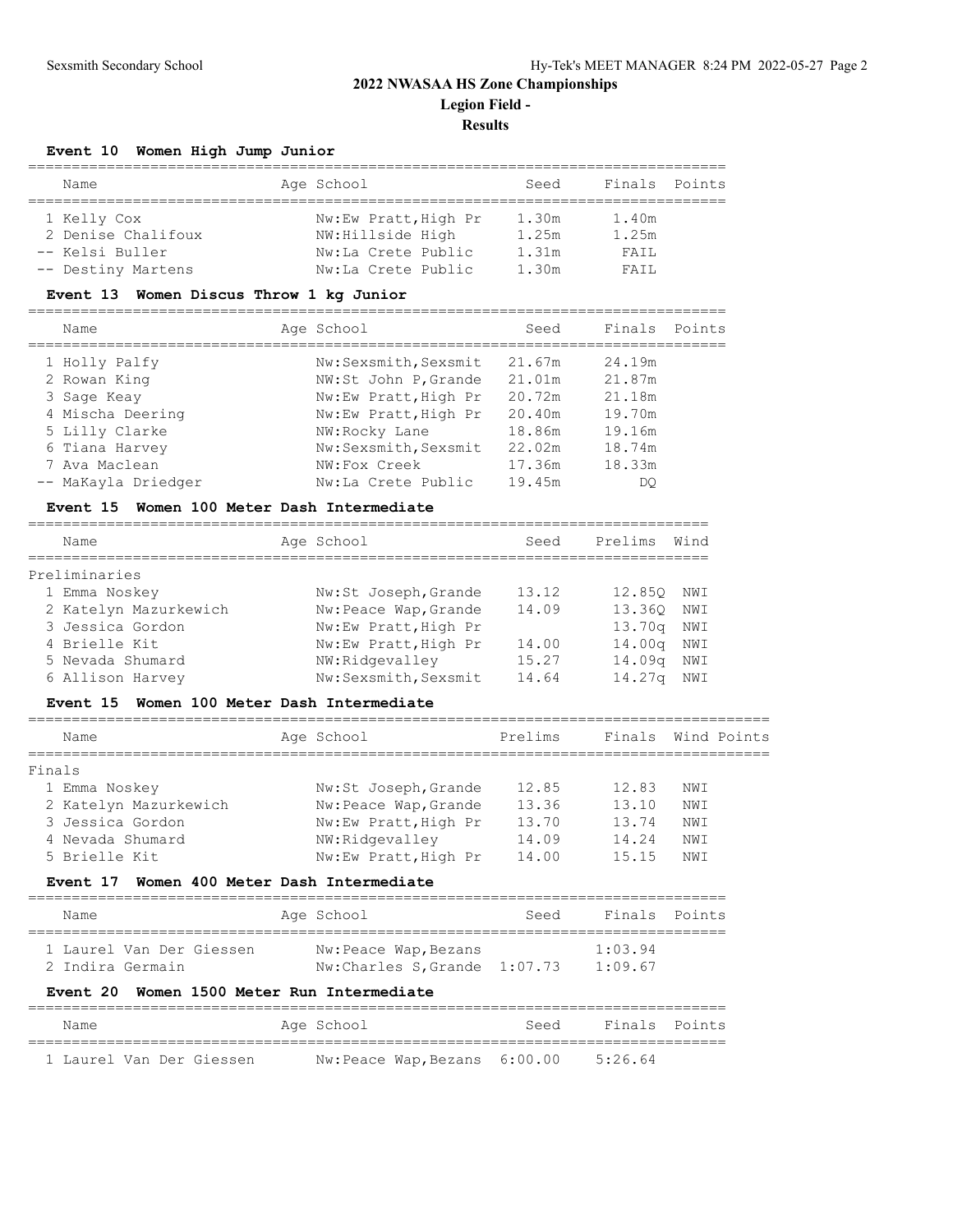**Legion Field -**

### **Results**

## **....Event 20 Women 1500 Meter Run Intermediate**

2 Brooklynn Miskelly NW:Fox Creek 7:23.21 6:38.80

## **Event 23 Women Triple Jump Intermediate**

| Name                                                         | Age School                                                            | Seed                     |                          | Finals Wind Points |
|--------------------------------------------------------------|-----------------------------------------------------------------------|--------------------------|--------------------------|--------------------|
| 1 Katelyn Mazurkewich<br>2 Heidi Porisky<br>3 Elle Macintosh | Nw: Peace Wap, Grande<br>Nw:Ew Pratt, High Pr<br>Nw:Ew Pratt, High Pr | 10.07m<br>9.34m<br>8.60m | 10.32m<br>8.74m<br>8.43m | NWI<br>NWI<br>NWI  |

## **Event 26 Women Shot Put 3 kg Intermediate**

| Name             | Age School           | Seed  | Finals Points |
|------------------|----------------------|-------|---------------|
| 1 Brielle Kit    | Nw:Ew Pratt, High Pr | 8.09m | 8.90m         |
| 2 Elle Macintosh | Nw:Ew Pratt, High Pr | 9.30m | 8.38m         |

### **Event 29 Women 100 Meter Dash Senior**

| Name             | Age School           | Seed  | Prelims | Wind |
|------------------|----------------------|-------|---------|------|
|                  |                      |       |         |      |
| Preliminaries    |                      |       |         |      |
| 1 Lily Friesen   | Nw:La Crete Public   | 14.02 | 13.850  | NWI  |
| 2 Aira Dominquez | Nw:Ew Pratt, High Pr | 13.00 | 14.280  | NWI  |
| 3 Emily Harris   | Nw.Peace River High  | 14.65 | 14.81a  | NWI  |

## **Event 29 Women 100 Meter Dash Senior**

| Name             | Age School           | Prelims |       | Finals Wind Points |
|------------------|----------------------|---------|-------|--------------------|
|                  |                      |         |       |                    |
| Finals           |                      |         |       |                    |
| 1 Lily Friesen   | Nw:La Crete Public   | 13.85   | 13.18 | NWI                |
| 2 Aira Dominquez | Nw:Ew Pratt, High Pr | 14.28   | 13.34 | NWI                |

### **Event 31 Women 400 Meter Dash Senior**

| Name               | Age School           | Seed | Finals Points |  |
|--------------------|----------------------|------|---------------|--|
|                    |                      |      |               |  |
| 1 Abbie Cottingham | Nw:Ew Pratt, High Pr |      | 1:05.73       |  |

#### **Event 34 Women 1500 Meter Run Senior**

| Name                                   | Age School                                   | Seed            | Finals Points     |  |
|----------------------------------------|----------------------------------------------|-----------------|-------------------|--|
| 1 Madison Twelvetree<br>2 Raylin Tyson | Nw:Peace Wap, Grande 5:43.14<br>NW:Fox Creek | $7 \cdot 22$ 21 | 5:24.76<br>6.3043 |  |

## **Event 37 Women Triple Jump Senior**

| Name                                                 | Age School                                                 | Seed                    |                         | Finals Wind Points |
|------------------------------------------------------|------------------------------------------------------------|-------------------------|-------------------------|--------------------|
| 1 Aira Dominquez<br>2 Lily Friesen<br>3 Raylin Tyson | Nw:Ew Pratt, High Pr<br>Nw:La Crete Public<br>NW:Fox Creek | 8.10m<br>8.68m<br>9.07m | 9.34m<br>9.08m<br>8.93m | NWI<br>NWI<br>NWI  |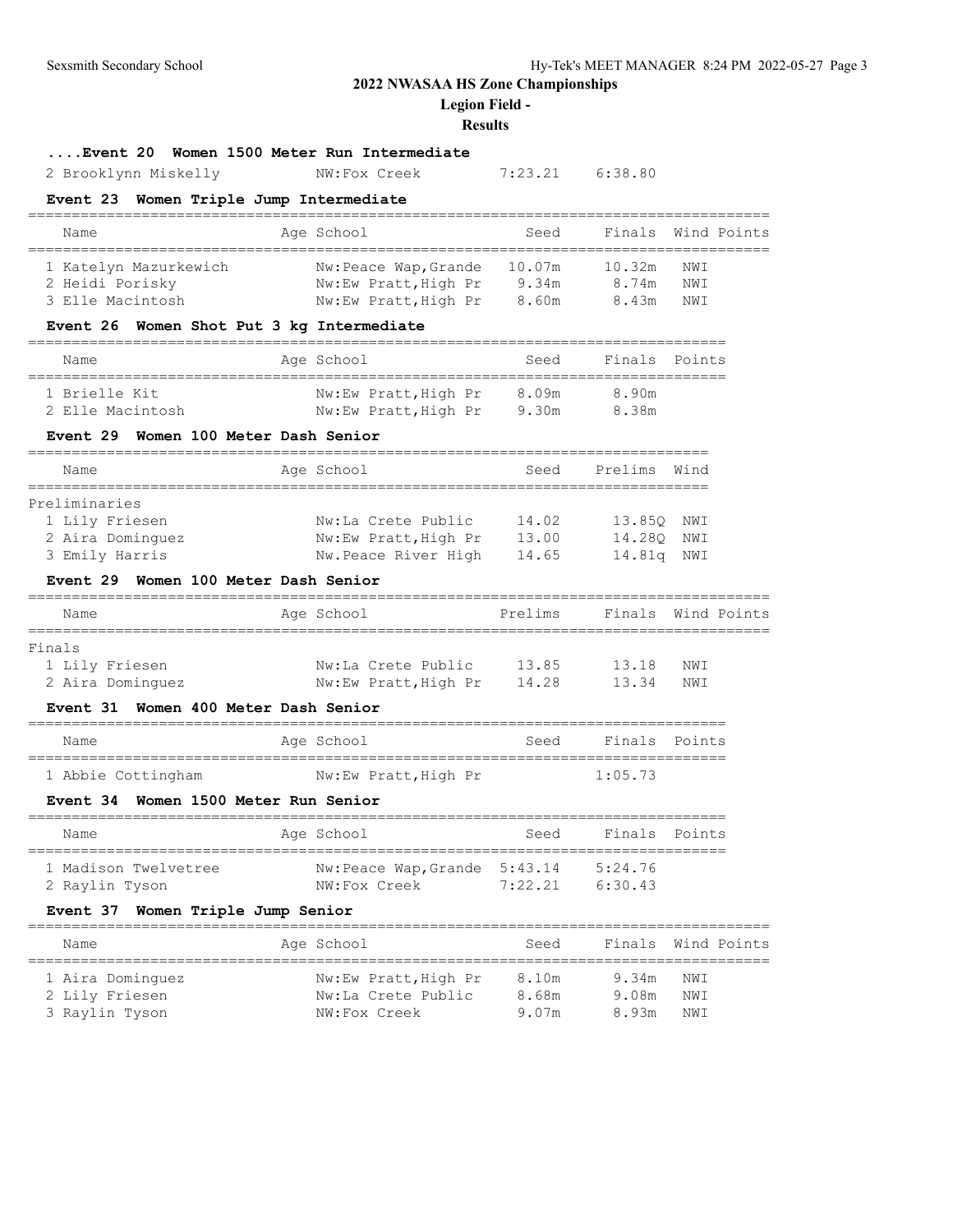## **2022 NWASAA HS Zone Championships Legion Field - Results**

### **Event 40 Women Shot Put 4 kg Senior**

| Name            | Age School           | Seed   | Finals | Points |
|-----------------|----------------------|--------|--------|--------|
|                 |                      |        |        |        |
| 1 Lauryn Morris | Nw:La Crete Public   | 10.42m | 11.44m |        |
| 2 Avery Sluik   | NW:St John P, Grande | 9.89m  | 8.95m  |        |
| 3 Erika McLean  | Ft Vermilion         | 8.37m  | 7.79m  |        |
| 4 Zoe Marinus   | NW:Fox Creek         | 6.02m  | 6.00m  |        |
| 5 Emma Ockey    | NW:Fox Creek         | 5.41m  | 5.66m  |        |

#### **Event 42 Women Javelin Throw 600g 220cm Senior**

================================================================================

| Name             | Age School           | Seed   | Finals Points |  |
|------------------|----------------------|--------|---------------|--|
| 1 Avery Sluik    | NW:St John P, Grande | 28.07m | 26.97m        |  |
| 2 Lauryn Morris  | Nw:La Crete Public   | 30.56m | 24.90m        |  |
| 3 Natalie Krahn  | NW:Hillside High     | 19.57m | 19.78m        |  |
| 4 Zoe Marinus    | NW:Fox Creek         | 19.65m | 18.87m        |  |
| 5 Megan Morrison | Nw:Peace Wap, Grande | 10.00m | 12.30m        |  |

#### **Event 43 Men 100 Meter Dash Junior**

| Name             |                       | Seed       | Prelims | Wind H# |     |
|------------------|-----------------------|------------|---------|---------|-----|
| Preliminaries    |                       |            |         |         |     |
| 1 Jose Castaneda | NW:St John P, Grande  | 12.02      | 11.470  | NWI     |     |
| 2 Nathan Bergen  | Nw:La Crete Public    | 12.50      | 12,220  | NWI     | - 2 |
| 3 Coleman Parlee | Nw: Peace Wap, Bezans | 12.38      | 11.880  | NWI     |     |
| 4 Liam Collins   | Nw.Paul Rowe High     | 12.55      | 12.300  | NWI     | -2  |
| 5 Waylon Tindale | NW:Ridgevalley        | 13.21      | 12.22q  | NWI     |     |
| 6 Isaiah Neufeld | Nw:La Crete Public    | 13.05      | 12.54q  | NWI     | -2  |
| 7 Mark Tagal     | NW: Hillside High     | 13.35      | 12.67q  | NWI     | 2   |
| 8 Denis Gagne    | GP Vanier, High Prai  | 12.55      | 12.78q  | NWI     |     |
|                  |                       | Age School |         |         |     |

## **Event 43 Men 100 Meter Dash Junior**

| Name             | Age School            | Prelims |       | Finals Wind Points |
|------------------|-----------------------|---------|-------|--------------------|
| Finals           |                       |         |       |                    |
| 1 Jose Castaneda | NW:St John P, Grande  | 11.47   | 11.84 | NWI                |
| 2 Nathan Bergen  | Nw:La Crete Public    | 12.22   | 12.23 | NWI                |
| 3 Coleman Parlee | Nw: Peace Wap, Bezans | 11.88   | 12.30 | NWI                |
| 4 Liam Collins   | Nw.Paul Rowe High     | 12.30   | 12.42 | NWI                |
| 5 Waylon Tindale | NW:Ridgevalley        | 12.22   | 12.68 | NWI                |
| 6 Denis Gagne    | GP Vanier, High Prai  | 12.78   | 12.84 | NWI                |
| 7 Isaiah Neufeld | Nw:La Crete Public    | 12.54   | 12.89 | NWI                |
| 8 Mark Tagal     | NW:Hillside High      | 12.67   | 13.19 | NW I               |

### **Event 45 Men 400 Meter Dash Junior**

================================================================================ Name **Age School** Seed Finals Points ================================================================================ 1 Isaiah Neufeld Nw:La Crete Public 1:03.84 57.17 2 Coleman Parlee Nw:Peace Wap,Bezans 1:02.71 58.51 3 Jonah Cardinal Nw:La Crete Public 1:07.34 59.43 4 Mark Tagal NW:Hillside High 1:03.83 1:00.66 5 Aaron Archbold Nw:Ew Pratt,High Pr 1.45 1:00.76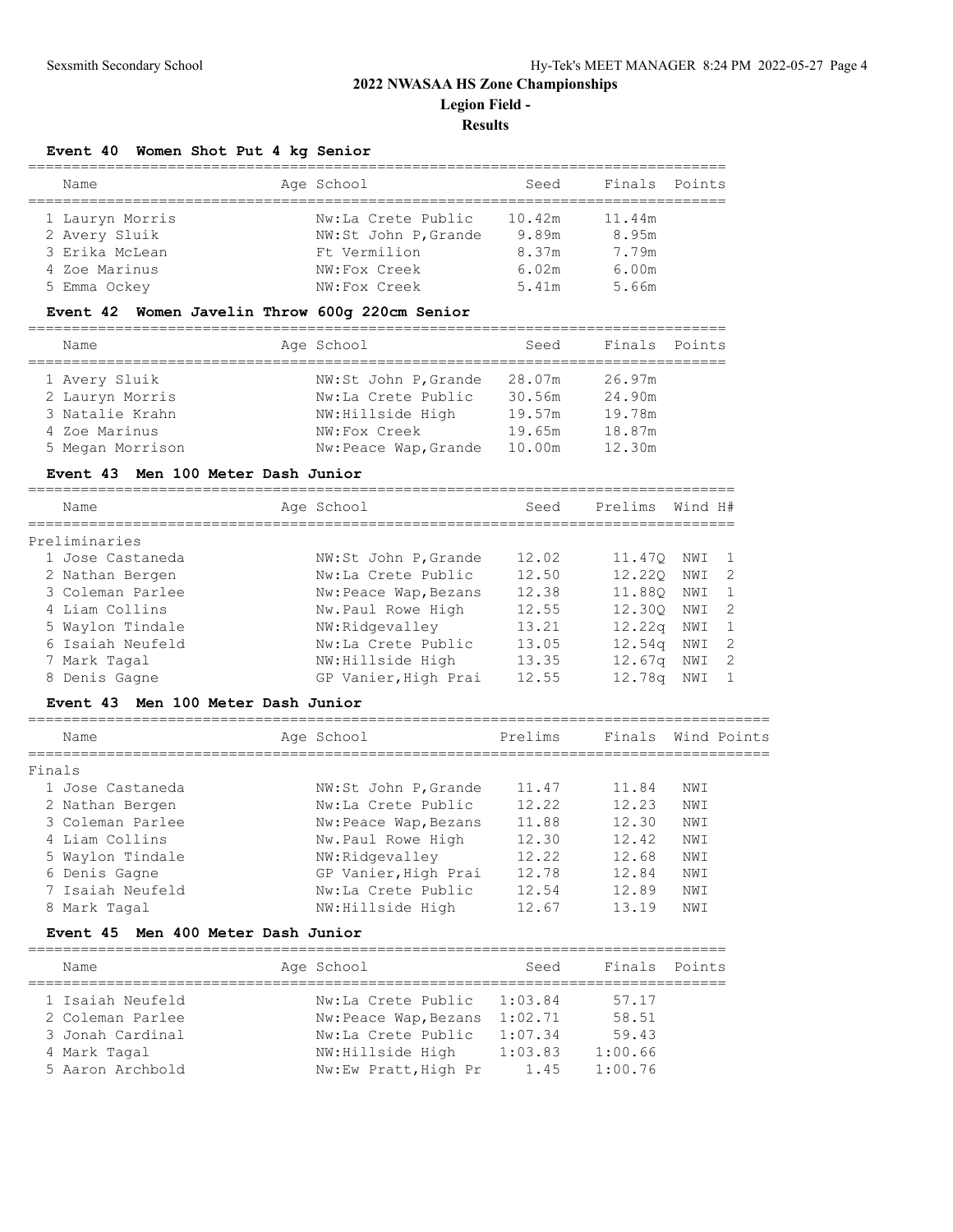## **2022 NWASAA HS Zone Championships Legion Field -**

**Results**

## **Event 48 Men 1500 Meter Run Junior**

| Name              | Age School                   | Seed | Finals Points |  |
|-------------------|------------------------------|------|---------------|--|
| 1 Aiden Armstrong | Nw:Charles S.Grande 4:57.37  |      | 4:41.63       |  |
| 2 Chance Basaraba | Nw:Grande Ca, Grande 8:00.00 |      | 4:44.95       |  |
| 3 Ethan Rossworm  | Nw:Zone Team, Worsle 5:42.00 |      | 5:16.95       |  |
| 4 Jameson Nelson  | Nw:Sexsmith, Sexsmit         | 5.01 | 5:18.72       |  |
| 5 Isaiah Neufeld  | Nw:La Crete Public 7:10.12   |      | 5:36.10       |  |

### **Event 54 Men Shot Put 5 kg Junior**

================================================================================

| Name                       | Age School           | Seed   | Finals Points |  |
|----------------------------|----------------------|--------|---------------|--|
| 1 Cameron Patenaude-Peders | Nw:Ew Pratt, High Pr | 12.35m | 12.56m        |  |
| 2 Jaxon Heibert            | Nw:Sexsmith, Sexsmit | 10.82m | 10.26m        |  |
| 3 Brody Kit                | Nw:Ew Pratt, High Pr | 9.39m  | 9.39m         |  |
| 4 Marshall Krikun          | NW:St John P, Grande | 7.55m  | 8.07m         |  |
| 5 Alex Shaw                | NW:St John P, Grande | 7.79m  | 7.84m         |  |
| 6 Kolby Bentt              | Nw.Peace River High  | 6.63m  | 6.63m         |  |
|                            |                      |        |               |  |

## **Event 55 Men Discus Throw 1.5 kg Junior**

================================================================================

| Name              | Age School           | Seed   | Finals | Points |
|-------------------|----------------------|--------|--------|--------|
| 1 Jaxon Heibert   | Nw:Sexsmith, Sexsmit | 26.65m | 33.13m |        |
| 2 Nolen Jong      | Nw:Ew Pratt, High Pr | 30.48m | 31.95m |        |
| 3 Laine Ormshaw   | Nw:Sexsmith, Sexsmit | 33.04m | 30.58m |        |
| 4 Marshall Krikun | NW:St John P, Grande | 22.57m | 28.40m |        |
| 5 Liam Bilyk      | Nw:Ew Pratt, High Pr | 20.60m | 20.95m |        |
| 6 Chance Basaraba | Nw:Grande Ca, Grande | 20.00m | 19.89m |        |
| 7 Alex Shaw       | NW:St John P, Grande | 20.45m | 18.89m |        |
| 8 Benjamin Auger  | NW: Upper Hay River  | 13.66m | 13.78m |        |
| 9 Kolby Bentt     | Nw.Peace River High  | 13.02m | 11.94m |        |

## **Event 57 Men 100 Meter Dash Intermediate**

| Name                   | Age School           | Seed  | Prelims            | Wind |
|------------------------|----------------------|-------|--------------------|------|
| Preliminaries          |                      |       |                    |      |
| 1 Aadam Stalker        | Nw. Peace River High | 11.34 | 11,290             | NWI  |
| 2 Ri Grievson          | Nw:Ew Pratt, High Pr | 13.00 | 11,960 NWI         |      |
| 3 Tyler Peters         | Nw:La Crete Public   | 12.94 | 12.35 <sub>q</sub> | NWI  |
| 4 Korven Herr          | Nw:Ew Pratt, High Pr | 13.00 | 12.48 <sub>q</sub> | NWI  |
| 5 Kalan Ah-Kim-Natchie | NW: Upper Hay River  | 14.18 | 13.93q             | NWI  |
| 6 Ryder Morris         | Nw:Beaverlod, Beaver | 15.00 | 14.46q             | NWI  |

## **Event 57 Men 100 Meter Dash Intermediate**

| Name                   | Age School           | Prelims | Finals Wind Points |     |  |
|------------------------|----------------------|---------|--------------------|-----|--|
| Finals                 |                      |         |                    |     |  |
| 1 Aadam Stalker        | Nw. Peace River High | 11.29   | 11.18              | NWI |  |
| 2 Ri Grievson          | Nw:Ew Pratt, High Pr | 11.96   | 11.97              | NWI |  |
| 3 Korven Herr          | Nw:Ew Pratt, High Pr | 12.48   | 12.56              | NWI |  |
| 3 Tyler Peters         | Nw:La Crete Public   | 12.35   | 12.56              | NWI |  |
| 5 Kalan Ah-Kim-Natchie | NW: Upper Hay River  | 13.93   | 13.98              | NWI |  |
|                        |                      |         |                    |     |  |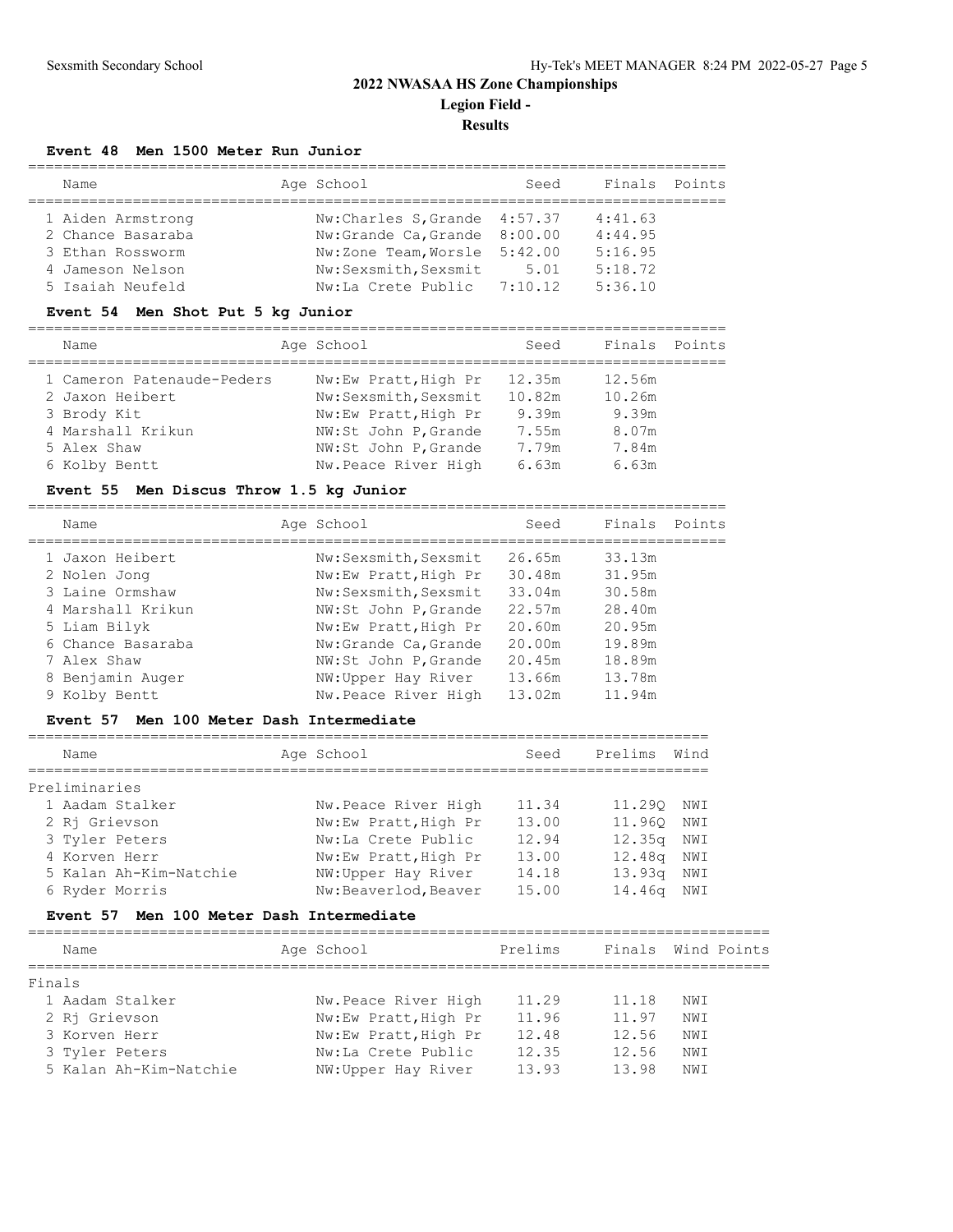**Legion Field -**

#### **Results**

================================================================================

## **....Event 57 Men 100 Meter Dash Intermediate**

6 Ryder Morris Nw:Beaverlod,Beaver 14.46 14.07 NWI

#### **Event 59 Men 400 Meter Dash Intermediate**

| Name                                              | Age School                                                        | Seed                      | Finals Points             |  |
|---------------------------------------------------|-------------------------------------------------------------------|---------------------------|---------------------------|--|
| 1 Peyton Mecham<br>2 Deizel Leet<br>3 William Kim | Nw:Beaverlod, Beaver<br>Nw:Beaverlod, Beaver<br>NW: Hillside High | 55.00<br>55.00<br>1:15.24 | 54.45<br>54.67<br>1:13.09 |  |

### **Event 62 Men 1500 Meter Run Intermediate**

| Name                                                                   | Age School                                                                                                  | Seed    | Finals Points                            |  |
|------------------------------------------------------------------------|-------------------------------------------------------------------------------------------------------------|---------|------------------------------------------|--|
| 1 Jordan Coen<br>2 Dylan Leadlay<br>3 Lane Muggaberg<br>4 Carter Auger | Nw.Glenmary<br>Nw. Peace River High 5:08.62<br>Nw:Sexsmith, Sexsmit 5:19.65<br>Nw:Ew Pratt, High Pr 7:00.00 | 5:05.81 | 4:33.68<br>4:36.11<br>5:05.18<br>5:56.93 |  |
| 5 Alex Driedger<br>-- Yigermal Fulcher                                 | Nw:La Crete Public 7:11.02<br>Nw:Peace Wap, Grande 5:00.00                                                  |         | 6:27.71<br>DNF                           |  |

### **Event 64 Men Long Jump Intermediate**

=====================================================================================

| Name            | Age School |                      | Seed  | Finals Wind Points |     |  |
|-----------------|------------|----------------------|-------|--------------------|-----|--|
| 1 Aadam Stalker |            | Nw.Peace River High  | 5.34m | 6.09m              | NWI |  |
| 2 Ri Grievson   |            | Nw:Ew Pratt, High Pr | 5.67m | 5.94m              | NWI |  |
| 3 Peyton Mecham |            | Nw:Beaverlod, Beaver | 5.00m | 5.52m              | NWI |  |
| 4 Austin Loxam  |            | Nw:St Joseph, Grande | 4.47m | 5.01m              | NWI |  |
| 5 Korven Herr   |            | Nw:Ew Pratt, High Pr | 5.24m | 4.99m              | NWI |  |
| 6 Tyler Peters  |            | Nw:La Crete Public   | 3.95m | 4.72m              | NWI |  |
| 7 Ryder Morris  |            | Nw:Beaverlod, Beaver | 4.00m | 4.30m              | NWI |  |
| 8 Cole Sarapuk  |            | NW:Rocky Lane        | 3.64m | 3.76m              | NWI |  |

### **Event 65 Men Triple Jump Intermediate**

| Name                                             | Age School                                    | Seed                       | Finals Wind Points         |            |  |
|--------------------------------------------------|-----------------------------------------------|----------------------------|----------------------------|------------|--|
| 1 Matthew Barrett<br>2 Aadam Stalker             | Nw.Peace River High<br>Nw.Peace River High    | 11.40m<br>11.20m           | 12.36m<br>12.11m           | NWI<br>NWI |  |
| 3 Jordan Ward<br>4 Austin Loxam<br>5 Korven Herr | Ft Vermilion<br>Nw:St Joseph, Grande          | 10.13m<br>10.06m<br>10.40m | 10.79m<br>10.71m<br>10.33m | NWI<br>NWI |  |
| 6 Keynen Fedorwicz                               | Nw:Ew Pratt, High Pr<br>Nw: Peace Wap, Grande | 9.75m                      | 10.12m                     | NWI<br>NWI |  |

### **Event 70 Men Javelin Throw 700g Intermediate**

================================================================================ Age School Seed Finals Points ================================================================================ 1 Matthew Barrett Nw.Peace River High 37.62m 49.16m 2 Rj Grievson Nw:Ew Pratt,High Pr 37.62m 45.77m 3 Kurt Castro Nw.Glenmary 33.90m 38.51m 4 Kaleb Kiyawasew NW:Hillside High 34.81m 38.45m 5 Jordan Ward Ft Vermilion 28.50m 32.64m 6 Damion Michels NW:Hillside High 19.86m 32.62m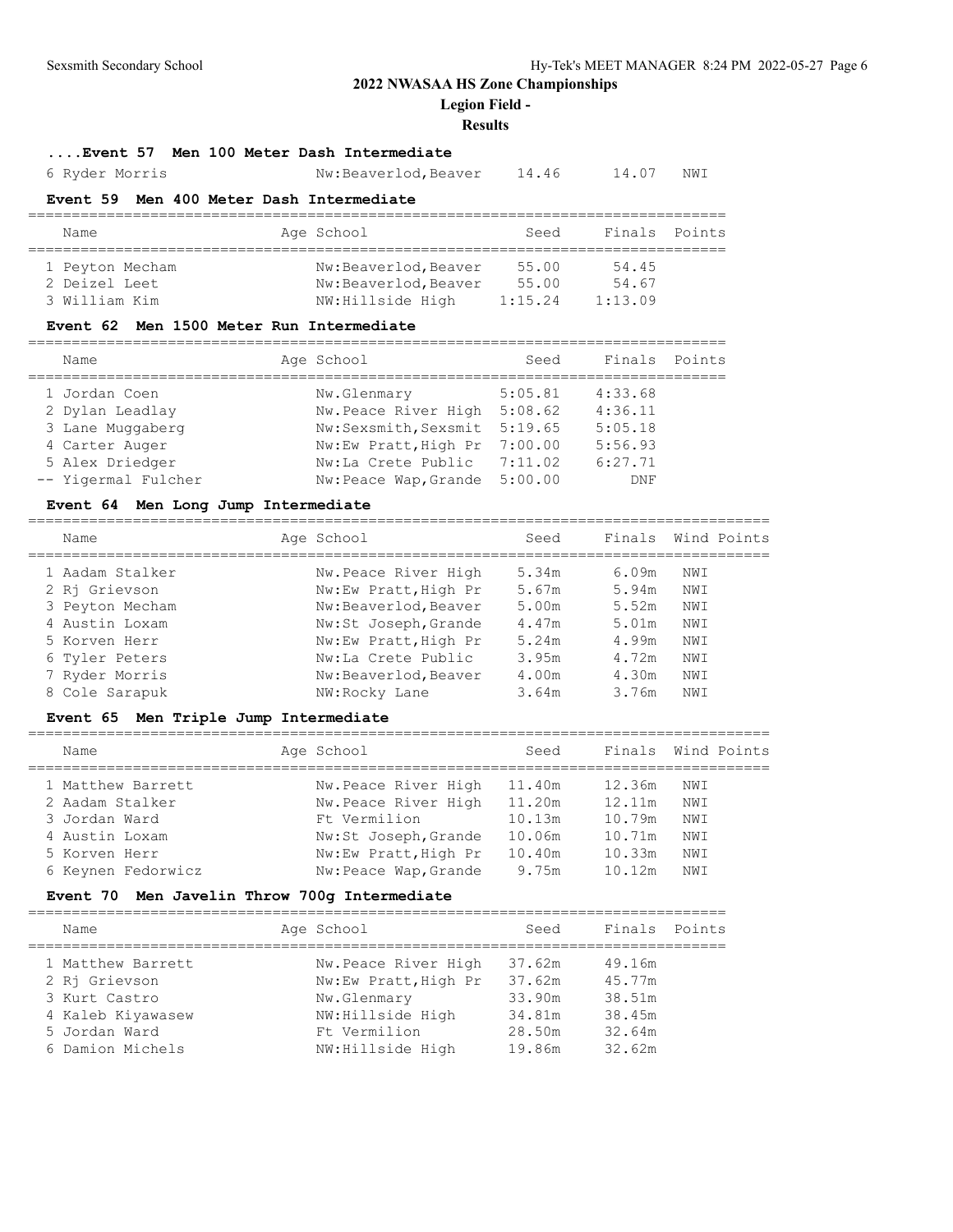**Legion Field -**

# **Results**

|                                              | Event 70 Men Javelin Throw 700g Intermediate |         |                                          |                    |
|----------------------------------------------|----------------------------------------------|---------|------------------------------------------|--------------------|
| 7 Leon Palisoc                               | Nw:Ew Pratt, High Pr                         | 27.63m  | 28.98m                                   |                    |
| 8 Alex Driedger                              | Nw:La Crete Public                           | 25.64m  | 25.50m                                   |                    |
| Men 100 Meter Dash Senior<br><b>Event 71</b> |                                              |         |                                          |                    |
| Name<br>====================                 | Age School<br>===================            | Seed    | Prelims<br>_____________________________ | Wind               |
| Preliminaries                                |                                              |         |                                          |                    |
| 1 Carter Kettyle                             | Nw:St Joseph, Grande                         | 11.38   | 11.250 NWI                               |                    |
| 2 Mondi Lascuna                              | Nw:Ew Pratt, High Pr 12.30                   |         | 11.60Q                                   | NWI                |
| 3 Raiden Duchesneau                          | Nw:Ew Pratt, High Pr                         | 12.80   | 12.02q                                   | NWI                |
| Event 71 Men 100 Meter Dash Senior           |                                              |         |                                          |                    |
| Name                                         | Age School                                   | Prelims |                                          | Finals Wind Points |
| Finals                                       |                                              |         |                                          |                    |
| 1 Carter Kettyle                             | Nw:St Joseph, Grande 11.25                   |         | 11.30                                    | NWI                |
| 2 Mondi Lascuna                              | Nw:Ew Pratt, High Pr                         | 11.60   | 11.99                                    | NWI                |
| 3 Raiden Duchesneau                          | Nw:Ew Pratt, High Pr                         | 12.02   | 12.16                                    | NWI                |
| Event 73<br>Men 400 Meter Dash Senior        |                                              |         |                                          |                    |
| Name                                         | Age School                                   | Seed    | Finals Points                            |                    |
| 1 Adam Newman                                | NW: Hillside High 1:05.57 1:02.76            |         |                                          |                    |
| 2 Colton McGhie                              | NW:Hillside High                             | 1:09.42 | 1:07.42                                  |                    |
| Event 76<br><b>Men 1500 Meter Run Senior</b> |                                              |         |                                          |                    |
| Name<br>==================================== | Age School                                   | Seed    | Finals Points                            |                    |
| 1 Keenan Price                               | Nw:Ew Pratt, High Pr 7:00.00 5:04.30         |         |                                          |                    |
| 2 Theron Mindel                              | Nw:Ew Pratt, High Pr 7:00.00                 |         | 5:53.32                                  |                    |
| Event 78 Men Long Jump Senior                |                                              |         |                                          |                    |
| Name                                         | Age School                                   | Seed    |                                          | Finals Wind Points |
| 1 Mondi Lascuna                              | Nw:Ew Pratt, High Pr 5.59m                   |         | 5.94m                                    | NWI                |
| 2 Ryan Martin                                | Nw:Ew Pratt, High Pr 5.29m                   |         | 5.53m                                    | NWI                |
| Event 80 Men High Jump Senior                |                                              |         |                                          |                    |
| Name                                         | Age School                                   | Seed    |                                          | Finals Points      |
| 1 Luwie Kleyn                                | GP Vanier, High Prai                         | 1.55m   | 1.86m                                    |                    |
| 2 Ryan Martin                                | Nw:Ew Pratt, High Pr                         | 1.55m   | 1.60m                                    |                    |
| Event 83                                     | Men Discus Throw 1.75 kg Senior              |         |                                          |                    |
| Name                                         | Age School                                   | Seed    | Finals                                   | Points             |
| 1 Aaron Mindel                               | Nw:Ew Pratt, High Pr                         | 26.94m  | 31.16m                                   |                    |
| 2 Adam Newman                                | NW: Hillside High                            | 28.49m  | 23.70m                                   |                    |